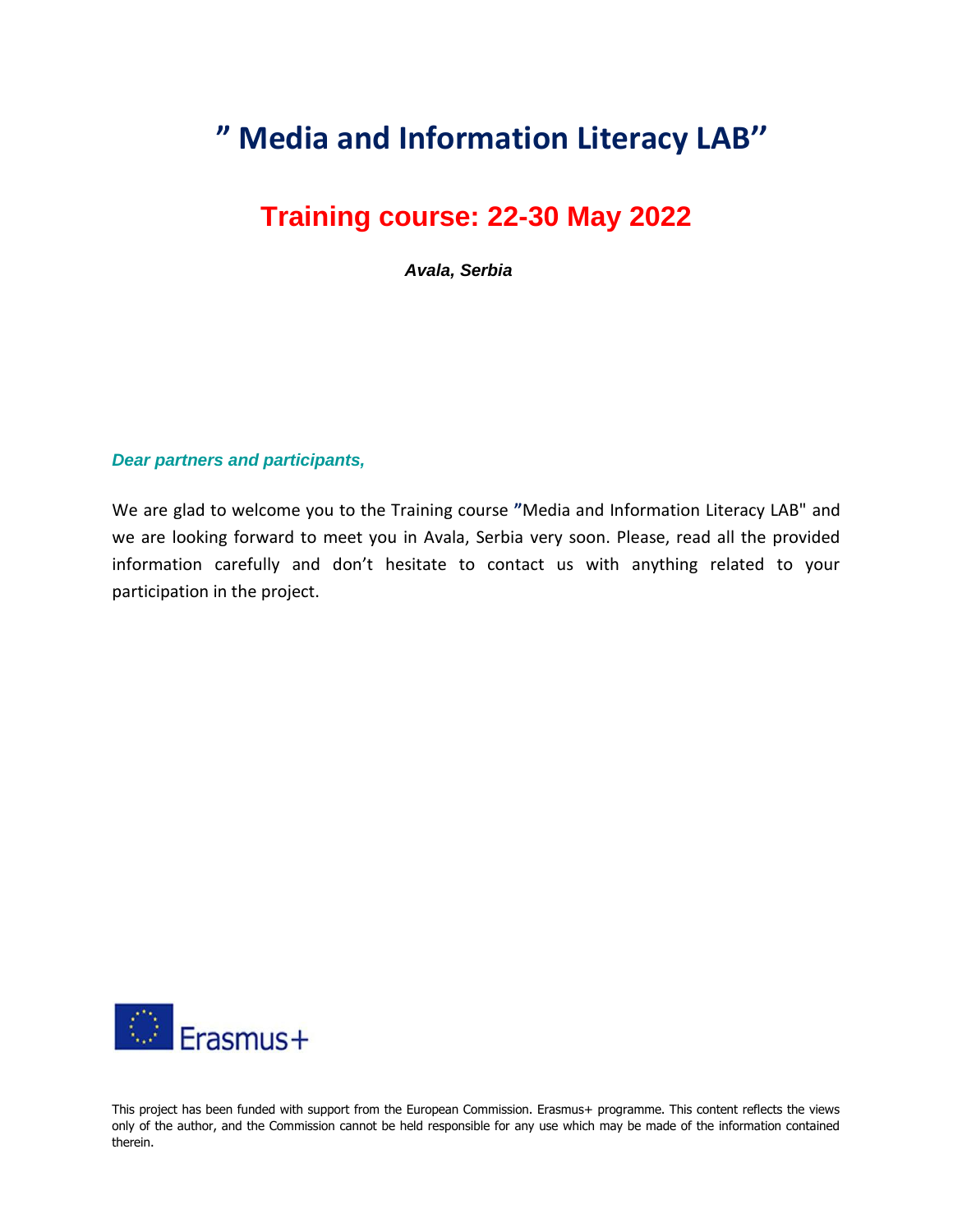## **About the project \_\_\_\_\_\_\_\_\_\_\_\_\_\_\_\_\_\_\_\_\_\_\_\_\_\_\_\_\_\_\_\_\_\_\_\_\_\_\_\_\_\_\_\_\_\_\_\_\_\_\_\_\_\_\_\_\_\_\_\_\_\_\_**

New digital platforms have unleashed innovative information practices that enable novel forms of communication and greater global reach than at any point in human history. But on the other hand, disinformation and hoaxes that are popularly referred to as "fake news" are accelerating and affecting the way individuals interpret daily developments. Fake news" and "fake facts' ' have become not only fashionable keywords but actual threats to democratic values nowdays. Disinformation, bias, fallacies, fake news and access to reliable information are a very huge concern of all European societies.

Therefore, young people across Europe need empowerment and knowledge to outsmart the ever-present flow of intentional misinformation through fact-checking abilities and improved their Media and Information Literacy - MIL. Access to new literacy practices is increasingly seen as a basic human right and a necessary condition for social and civic participation in democratic societies.

Education, including non-formal learning, is the most powerful vehicle to increase and strengthen critical thinking through adequate media literacy and fast-checking ability in detecting fake news. Educating recipients, the youth trainers in the first place, in which hands lies the ability to raise the awareness among youngsters and to teach them about responsible and critical media consumption, helps in building resilience against discrimination and indoctrination of the fake news, and ensures that everyone uses media in an informed and responsible way.

## **Objectives**

The project '' **Media and Information Literacy LAB**'' aims at fostering youth workers and trainers' media and information literacy (MIL) skills for empowering European youth to critically analyse news and recognize bias, misinformation, and lies.

### **Main objectives:**

- fostering young people's Internet literacy, creating awareness of intentional misinformation, enabling young people to identify "fake news" and to avoid them
- To raise awareness of participants of media education in the context of fake news in youth organisations
- To share and compare the realities among participating countries in the field of MIL
- To allow a systematic approach to digital literacy for young people and use a knowledge-based fact-checking system to recognize bias, spin, misinformation, and lies
- thinking about Information and Media and think critically in the Age of 'Fake News'
- To equip them with skills that will enhance their professional and personal development.

### **Participants**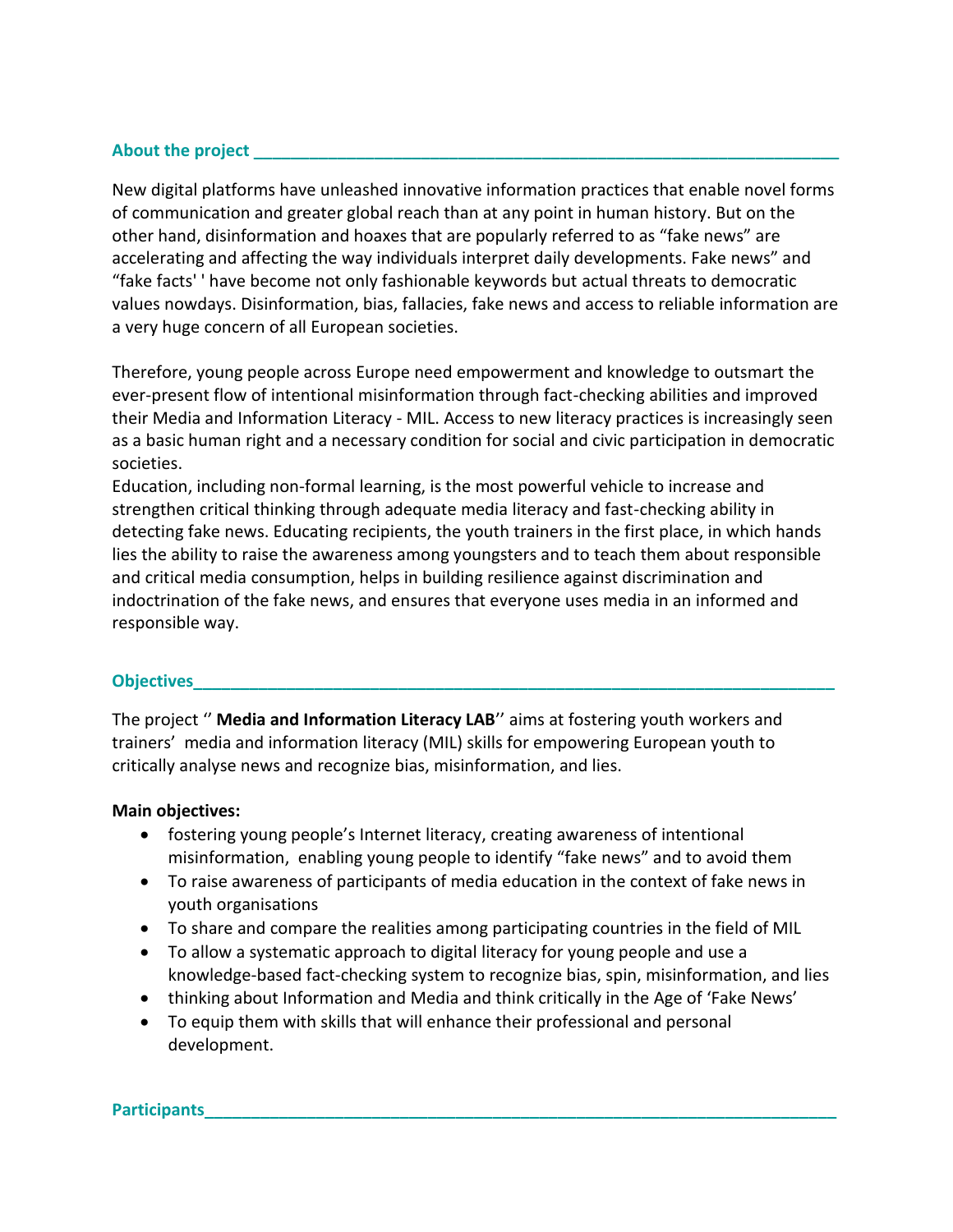Profile of the participants on this project will be: Youth workers, youth leaders, and volunteers working in partners' organizations with young people and also trainers who work with nonformal education methods, and active members who are open to enrich their knowledge and awareness regarding the other cultures and media and information literacy topic, who have a longstanding know-how for an adequate transfer of knowledge on to the young people. All participants need to meet the next profile criteria's:

- Be committed to interest in the topic and willingness to learn

- Active and motivated participation in all programme activities
- Be open minded and respectful of opinions of the others
- Actively share personal knowledge and experience and be committed to learn from others

- Readiness to work through an intensive programme and respect punctuality and differences from

working and cultural practices known to yo

- Being motivated and able to share the project results in his / her local context and involved in dissemination and follow up process;

- Actively involved in the organisation and in general in the youth field in their community;

- They have to be able to attend the full duration of the training course and fully committed to act as multipliers after the end of the training course;

- Participants with fewer opportunities are welcome to take part in this project;
- Being minimum 20 years-old;

- Participants who is motivated to develop their knowledge and skills and to share their experiences with others;

- open to other cultures and willing to disseminate what they would acquire in the training and
- ability to develop projects related to media and information literacy.

**THE PROJECT SEMINAR WILL START AT 7:30 PM (DINNER TIME) ON MAY 22nd. PLEASE MAKE YOUR TRAVEL ARRANGEMENTS ACCORDINGLY !!! 22nd MAY 2022 IS ARRIVAL DAY 30th MAY 2022 IS DEPARTURE DAY**

### **Accommodation\_\_\_\_\_\_\_\_\_\_\_\_\_\_\_\_\_\_\_\_\_\_\_\_\_\_\_\_\_\_\_\_\_\_\_\_\_\_\_\_\_\_\_\_\_\_\_\_\_\_\_\_\_\_\_\_\_\_\_\_\_\_\_\_**

Boarding and lodging will be provided. We will be accommodated in the children's resort "Suplja stena na Avali" [\(https://www.cdlbgd.rs/suplja-stena-na-avali.html\)](https://www.cdlbgd.rs/suplja-stena-na-avali.html) It is25 kn from Belgrade. Surrounded by greenery it offers a relaxing and panoramic view.

3 or 4 participants will share room. The bathrooms are shared and located on each floor. Towels are provided by the facility

Accommodation includes all the meals: breakfast, lunch and dinner every day.